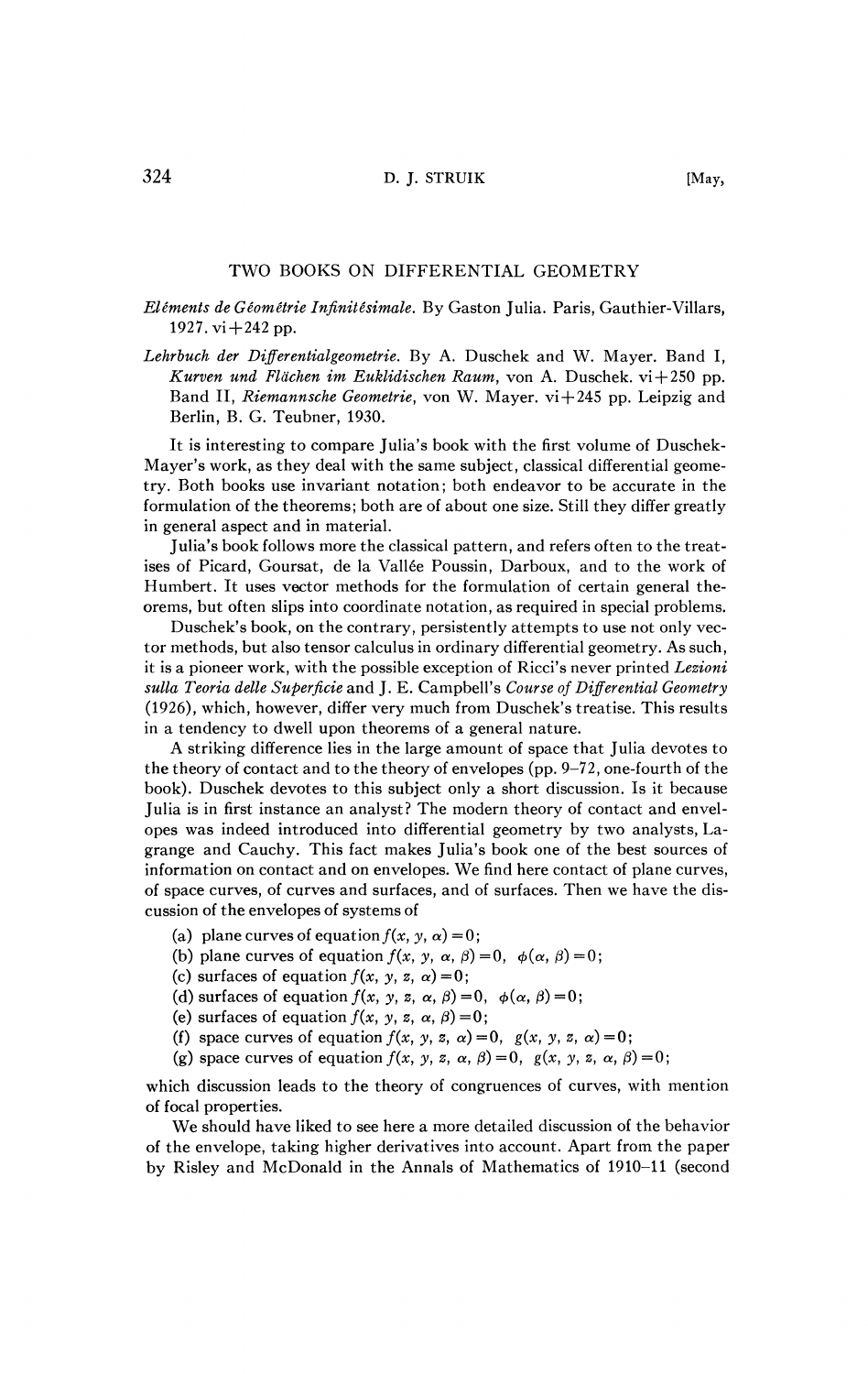series, vol. 12), and a paper by de la Vallée Poussin, reprinted in the sixth edition of his *Cours d'Analyse Infinitésimal* (Tome II, 1928, published after Julia's book), very little has been done on this important subject.

In later parts of the book Julia remains interested in the subject of congruences. He studies line congruences, especially normal congruences, with some interesting examples. Ruled surfaces and developable surfaces are discussed.

Other points treated in Julia's book are the classical theory of space curves and surfaces, Bour's theorem, and conformai representation applied to map projection. In an appendix we find remarks on imaginary elements and on vector notation. Vector notation is, in this treatise, just a short way to write three component equations in euclidian three-space. It is not used for curvilinear coordinates on the surface.

Duschek's book, on the contrary, has the use of Ricci notation as its special feature. The selection of the material is in accordance with this notation. In an introduction he explains the principal group conceptions and the Erlanger program. Vector notation is replaced by component notation  $v_i$ ,  $i = 1, 2, 3$ , in accordance with the dialectic method of Ricci calculus, which brings vector calculus to a higher perfection by the consistent use of components. Scalar products are written *ViWi,* vector products are obtained with the aid of the unit trivector  $e_{ijk}$ , so that  $e_{i}$ *while*  $=$  *p*<sub>i</sub>

stands for

$$
v \times w = p
$$

in the Gibbs notation.

The elementary theory of curves can easily be translated into such notation. For the surface a new set of vectors and tensors is necessary, those defined with respect to transformations of curvilinear coordinates on the surface. Here we get vectors  $v_{\alpha}$ ,  $\alpha = 1$ , 2, and tensors  $p_{\alpha\beta}$ ,  $\alpha$ ,  $\beta = 1$ , 2. Latin indices run from 1 to 3, Greek indices from 1 to 2. Now we can develop readily the general properties of curves on the surface. We also find a discussion of analytic curves with complex variables, of so-called ametric parameters on analytic surfaces in the complex domain (these are parameters for which  $ds^2 = g_{12} du_1 du_2$ ), of the determination of a surface by its first and second differential form, of Gauss-Bonnet's theorem, of geodesic conic sections, and of Liouville surfaces. As an example of differential geometry in the large we find the theorem on the impossibility of deforming a closed ovaloid.

Julia and Duschek differ in the way they introduce the positive direction of the principal normal to a space curve. For Julia this direction is that from the point of the curve to the center of curvature. The radius of curvature is always positive. Duschek, as does Blaschke, leaves the direction indeterminate, the curvature *k* and the unit normal vector *n* being only related by the formula  $dt/ds = kn$ , t representing the unit tangent vector. Julia's method leads to a difficulty in the case of plane curves, where a point of inflexion suddenly turns the moving "two-leg" through an angle of 180°. He therefore changes the definition for the plane. Duschek's definition does not lead to this, and it can be shown that in the plane the sign of *k* can be uniquely defined.